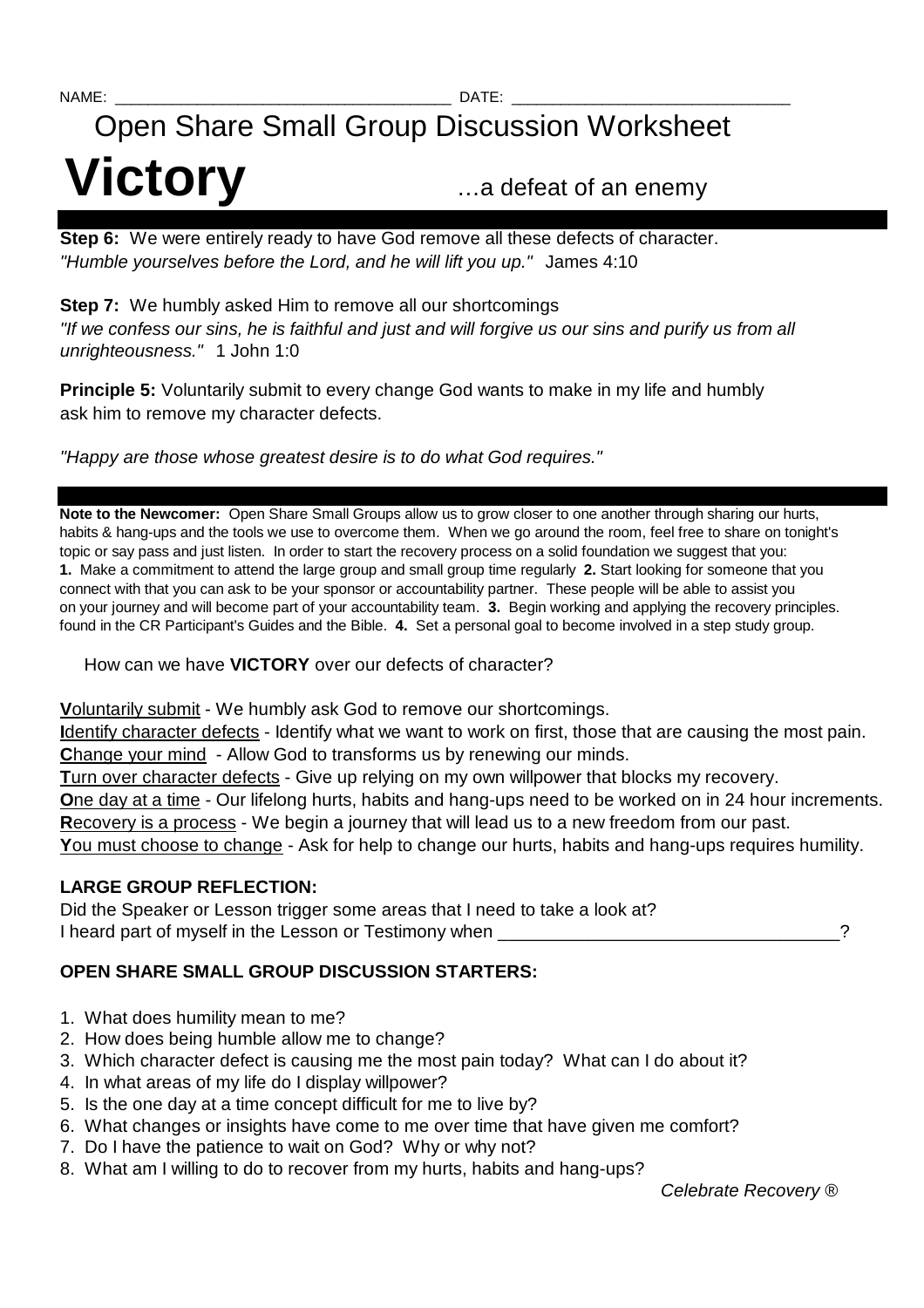#### **SMALL GROUP PRAYER REQUESTS**

(please pray for your small group during the week - use your phone list and make some calls)

**NAMF** 

**PRAYER REQUEST** 

PRAYER: Dear Jesus, today I claim the victory that you have set before me. I ask that you place before me the people and the resources that I need to continually renew my mind. I thank you for providing a way out of my hurts, habits and hang-ups. I humbly ask your guidance in all things and all decisions. In Jesus' name I pray. AMEN

VERSES TO STUDY: Romans 12:1-2 Proverbs 16:9

Matthew 6:34 Philippians 1:6 James 4:6-8 2 Thessalonians 3:3

#### **RECOVERY THERMOMETER:**

Am I praying every day - morning and night on my knees? Do I have a current small group phone list so I can stay connected? Is my relationship with my accountability team growing? What new recovery material and resources am I reading?

#### **MY PERSONAL RECOVERY GOAL FOR THIS WEEK:**

**ANY REMINDERS FOR NEXT WEEK?**